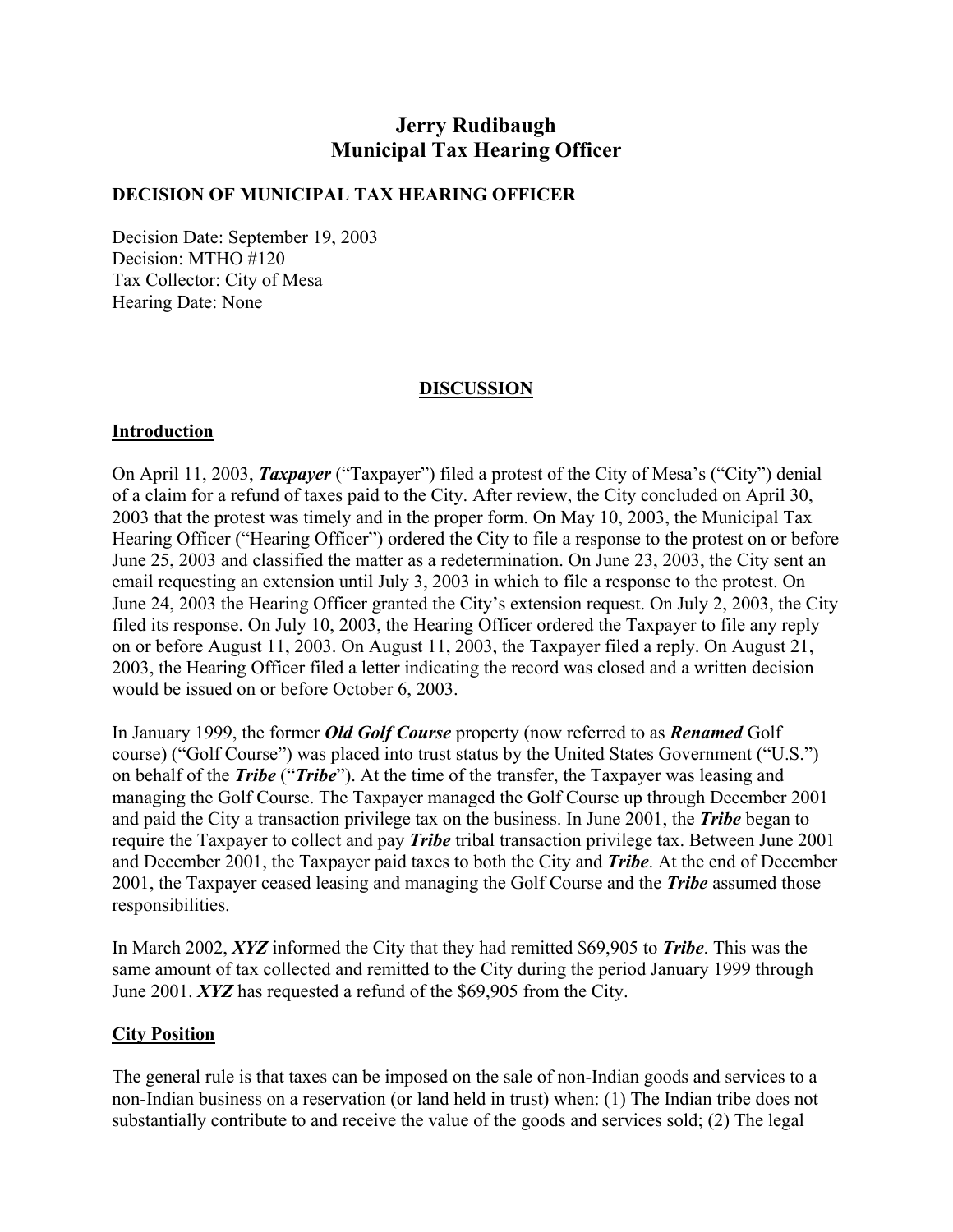incidence of the tax falls on non-Indians; and, (3) The tribe does not provide most of the governmental services used by the non-Indian businesses. According to the City, the goods and services sold involve a golf course in the City which was already in existence at the time of the property was placed in Trust. Further, the company leasing and managing the Golf Course was non-Indian, the legal incidence for payment of the taxes fell on non-Indians, and the taxes were imposed on non-Indian business activities.

The City asserted that the State and City governments provided the majority of the governmental services used by the Taxpayer at and around the Golf Course during the period in question. According to the City, *Tribe* contributed little, if anything, to the value of the Golf Course, received minimal value from the Golf Course and did not participate in business decisions until December of 2001. While the City does not dispute that *Tribe* had the power to impose its own transaction privilege tax, the City does not concede that the City lost the ability to tax once the Golf Course was placed in Trust. The City asserted that Maricopa County ("County") has successfully assessed a property tax on non-Indian leasehold interests of real property held by the federal government in trust for *Tribe*. As a result, the City argued that the Taxpayer's argument that political entities other than the State lose their ability to tax upon the placement of real property into trust status for an Indian community is clearly erroneous. Based on the above, the City asserts the Taxpayer's request for a refund of taxes should be denied.

### **Taxpayer Position**

Before the Golf course was deeded over to *Tribe*, the golf course was considered part of the City and *XYZ* collected and remitted sales tax to the State of Arizona ("State") and the City. On January 25, 1999, the Golf Course was Quit Claim Deeded to the Bureau of Indian Affairs ("BIA") and the *Tribe*. The title was held in trust for the *Tribe* by the BIA. The Golf Course was considered trust land when the Federal Government deeded it to *Tribe*. The Taxpayer agrees with the City that the revenues were collected from non-Indians. The Taxpayer collected and remitted transaction privilege taxes to the State and the City. While the Taxpayer does not dispute that the revenues generated by the Golf Course were subject to State tax liability, the Taxpayer does not believe the City taxes collected belong to the City.

According to the Taxpayer, trust lands constitute Indian country, and are therefore de facto reservations. The Taxpayer asserts that the United States Supreme Court ("Court") has held on numerous occasions that an Indian tribe maintains the sovereign authority to impose taxes on such lands. The Court also held that states have the power to impose transaction privilege taxes upon the sales made on tribal lands to non-tribal customers. The Taxpayer argued that the apparent carve-out of tribal sovereignty to allow for a state's taxation of sales does not appear to apply to municipal taxation of similar transactions. The Taxpayer argued that once the Golf Course became part of the *Tribe* reservation, it was no longer part of the City and the City could no longer collect taxes on the revenues generated by non-Indian customers. As a result, the Taxpayer requested all the taxes remitted to the City for the period January 1999 through November 2001 in the amount of \$81,516.18 be refunded.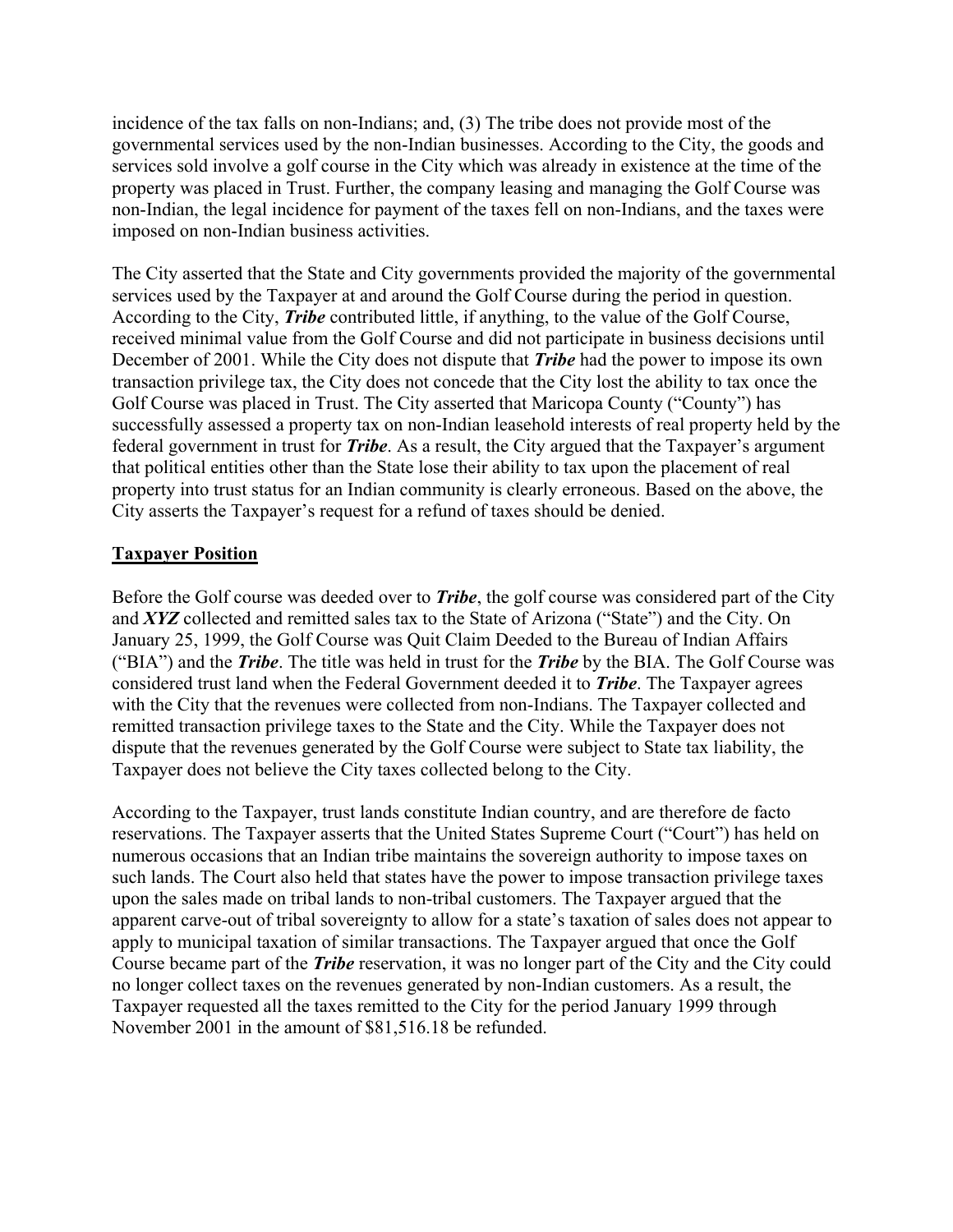#### **ANALYSIS**

The Taxpayer received revenues on the business activity of operating a golf course within the City during the period of January 1999 through December 2001. The Taxpayer did not dispute these revenues were taxable by the State during this period. In fact, the Taxpayer cited the Court case of Merrion v. Jicarilla Apache Tribe, 445 U.S. 130, (1982) which held that states do have the power to impose sales or transaction privilege taxes upon sales made on tribal lands to nontribal customers. The Merrion case also held that the state's power to impose a tax did not deprive the Indian tribe of its sovereign status or its own power to tax. Without any real support, the Taxpayer concluded the states right to tax did not appear to apply to municipal or county taxation of similar transactions. We can not reach that same conclusion. The Hearing Officer concludes that if the facts were such that the State can impose a transaction privilege tax then those same facts would permit the City to also impose a transaction privilege tax. Since the Taxpayer agrees the State Tax in this situation was proper, we must conclude the City tax was also proper. We also find the City's citation of Pimalco, Inc. v. Maricopa County, 188 Ariz 550, 937 P. 2d 1198 (Ct. App.1997) supports this conclusion. We also find that consistent with Merrion, that the City tax did not affect the authority of *Tribe* to impose its own transaction privilege tax. Based on the above, we conclude the Taxpayer's protest should be denied.

### **FINDINGS OF FACT**

- 1. On April 11, 2003, the Taxpayer filed a protest of the City's denial of a claim for refund of taxes paid to the City.
- 2. After review, the City concluded on April 30, 2003 that the protest was timely and in proper form.
- 3. On May 10, 2003, the Hearing Officer ordered the City to file a response to the protest on or before June25, 2003 and classified the matter as a redetermination.
- 4. On June23, 2003, the City sent an email requesting an extension until July 3, 2003 in which to file a response to the protest.
- 5. On June 24, 2003, the Hearing Officer granted the City's extension request.
- 6. On July 2, 2003, the City filed its response.
- 7. On July 10, 2003, the Hearing Officer ordered the Taxpayer to file any reply on or before August 11, 2003.
- 8. On August 11, 2003, the Hearing Officer filed a letter indicating the record was closed and a written decision would be issued on or before October 6, 2003.
- 9. In January 1999, the Golf Course was placed in trust status by the U.S. on behalf of *Tribe*.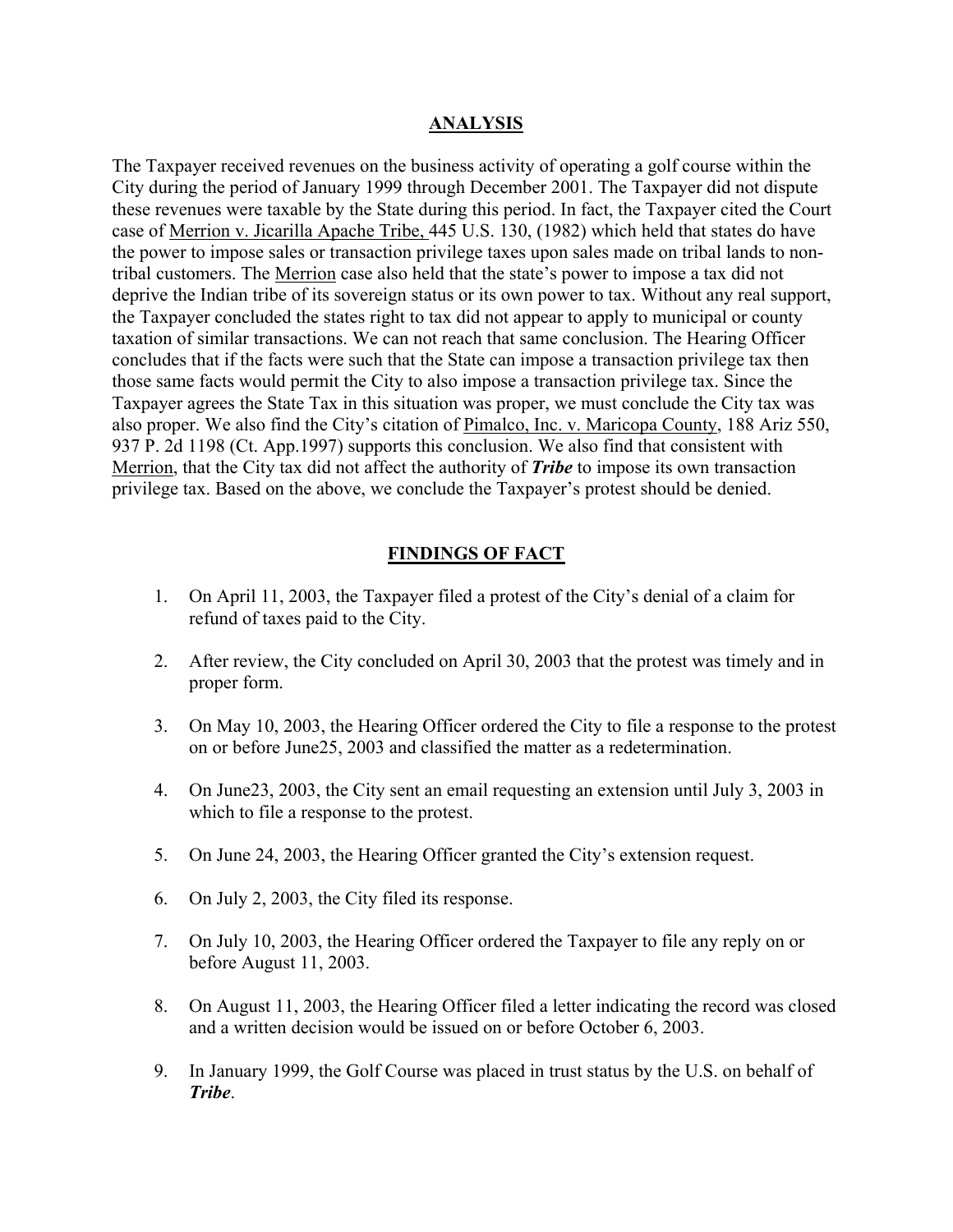- 10. At the time of the transfer, the Taxpayer was leasing and managing the Golf Course.
- 11. The Taxpayer managed the Golf Course up through December 2001 and paid the City a transaction privilege tax on the business.
- 12. In June 2001, the *Tribe* began to require the Taxpayer to collect and pay *Tribe* a tribal transaction privilege tax.
- 13. Between June 2001 and December 2001, the Taxpayer paid taxes to both the City and *Tribe*.
- 14. At the end of December 2001, the Taxpayer ceased leasing and managing the Golf Course and the *Tribe* assumed those responsibilities.
- 15. During the period January 1999 through December 2001, the Taxpayer received revenues from non-Indians that utilized the Golf Course.
- 16. During the period January 1999 through December 2001, the Golf Course was operated and managed by a non-Indian business.
- 17. During the period January 1999 through December 2001, the State and City governments provided the majority of the governmental services used by the Taxpayer at and around the Golf Course.
- 18. The Taxpayer does not dispute that the revenues generated during the period January 1999 through December 2001 from the Golf Course were subject to State tax liability.
- 19. During the period January 1999 through December 2001, *Tribe* did not actively participate in the management and operation of the Golf Course.

# **CONCLUSIONS OF LAW**

- 1. Pursuant to ARS Section 42-605 6, the Municipal Tax Hearing Officer is to hear all reviews of petitions for hearing or redetermination under the Model City Tax Code.
- 2. During the period January 1999 through December 2001, the Taxpayer received revenues from the Golf Course located in the City.
- 3. Pursuant to the City Code, the revenues of the Taxpayer from its Golf Course operation were taxable by the City.
- 4. There is no legal basis for precluding the City from imposing a transaction privilege tax on the Taxpayer for the period January 1999 through December 2001 based on the facts of this case.
- 5. The Taxpayer's protest should be denied